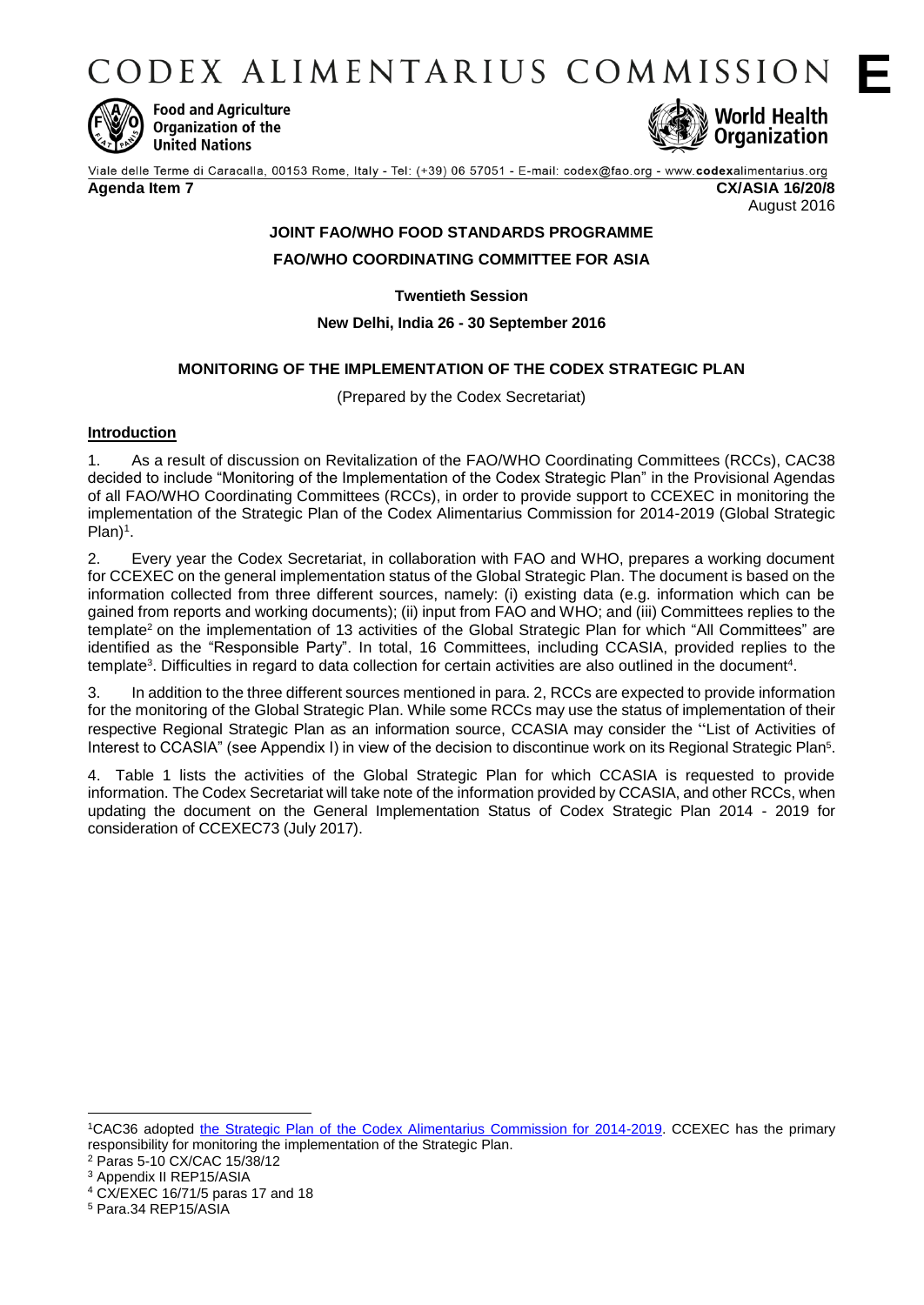| Responsible     | 2.2.1 | Encourage FAO/WHO to identify the provision of scientific advice as a high priority        |  |  |  |  |  |
|-----------------|-------|--------------------------------------------------------------------------------------------|--|--|--|--|--|
| $Party = Codex$ | 2.3.1 | Encourage developing countries to submit data in response to data calls from FAO/WHO       |  |  |  |  |  |
| <b>Members</b>  |       | (unclear and unmeasurable indicator, see below)                                            |  |  |  |  |  |
|                 | 2.3.2 | Encourage FAO/WHO to support programs to enhance the capacity of developing                |  |  |  |  |  |
|                 |       | countries to generate, collect and submit data.                                            |  |  |  |  |  |
|                 | 2.3.3 | Encourage participation of experts from developing countries in the work of Codex.         |  |  |  |  |  |
|                 | 2.3.4 | Encourage the establishment of and participation in networks to enhance collaboration in   |  |  |  |  |  |
|                 |       | the generation of data (no channel of information to report on this activity, see below)   |  |  |  |  |  |
| No channel to   | 2.3.4 | Encourage the establishment of and participation in networks to enhance collaboration in   |  |  |  |  |  |
| collect         |       | the generation of data                                                                     |  |  |  |  |  |
| information     | 3.1.2 | Encourage the use of partnership initiatives to increase effectiveness of participation of |  |  |  |  |  |
|                 |       | developing countries                                                                       |  |  |  |  |  |
|                 | 3.2.2 | Encourage developing countries to identify and prioritize Codex committees.                |  |  |  |  |  |
| Unmeasurable/   | 2.1.2 | Encourage engagement of expertise of Members in the Codex standards development            |  |  |  |  |  |
| Unclear         | 2.1.3 | Ensure that all relevant factors are fully considered in exploring risk management options |  |  |  |  |  |
| Indicators      | 2.3.1 | Encourage developing countries to submit data in response to data calls from FAO/WHO       |  |  |  |  |  |
|                 | 3.1.1 | Encourage Members to develop sustainable national institutional arrangements               |  |  |  |  |  |
|                 | 3.2.1 | Encourage FAO/WHO to implement programs that support the creation of sustainable           |  |  |  |  |  |
|                 |       | national Codex-related structures.                                                         |  |  |  |  |  |
|                 | 4.1.1 | Periodically review the work processes/procedures used by the CAC and Committees           |  |  |  |  |  |

**Table 1:** Activities in the Global Strategic Plan (see Appendix II for the details of the relevant activities)

5. With regard to the next Global Strategic Plan (2020-2025), CCEXEC71 discussed the process and timeline for its preparation. In particular, it was agreed that the current Strategic Plan (2014-2019) should be the starting point for the new plan and that the current round of RCCs sessions (September 2016 to February 2017) should provide suggestions on possible goals and objectives for the new Strategic Plan. RCCs inputs will be considered by the Chair and Vice-Chairpersons of the Commission which will prepare a first draft of the new Strategic Plan for consideration by CAC40. RCCs will have an opportunity to provide comments on the second draft of new Strategic Plan at the 2018-2019 round of sessions.

## **Recommendations**

## Recommendation 1

-

6. CCASIA is invited to examine the status of implementation for the following activities for which "Codex members" are responsible parties and provide any additional information.

Activity 2.2.1 "Encourage FAO/WHO to identify the provision of scientific advice as a high priority"

For WHO, food safety has not been on the agenda of WHO governing body meetings for a long time and no Member interventions on the matter have been made. In the case of FAO, scientific advice on food safety has also not been on the agenda of governing body sessions in 2015.

Activity 2.3.2 "Encourage FAO/WHO to support programs to enhance the capacity of developing countries to generate, collect and submit data"

Support was provided through a range of capacity development modalities for CCASIA members in 2014 and 2015 as follows<sup>6</sup>:

- FAO National training workshop on Residues of Veterinary Drugs in Foods, Bangladesh, January 2015; and
- WHO continued to provide technical support to Indonesian Ministry of Health for the analysis of the first National Total Diet Study.

Activity 2.3.3 "Encourage participation of experts from developing countries in the work of Codex."

CCASIA members have been actively participating in the Sessions, and around 50 percent of members that participated in the Sessions were from developing countries. The participation rate of CCASIA members in Commission/ Committee Sessions was at about the same level (15-18%) in 2008-2015. Further to mere attendance, CCASIA members also demonstrated to remains active in participating in the discussion and became more active in leading the discussion in recent years (See Appendix III for details).

7. Activities 2.3.1 and 2.3.4 will be discussed under Recommendation 3 and 2 respectively.

<sup>6</sup> Appendix II of CX/EXEC 16/71/5 provides detailed information on a support provided to the developing countries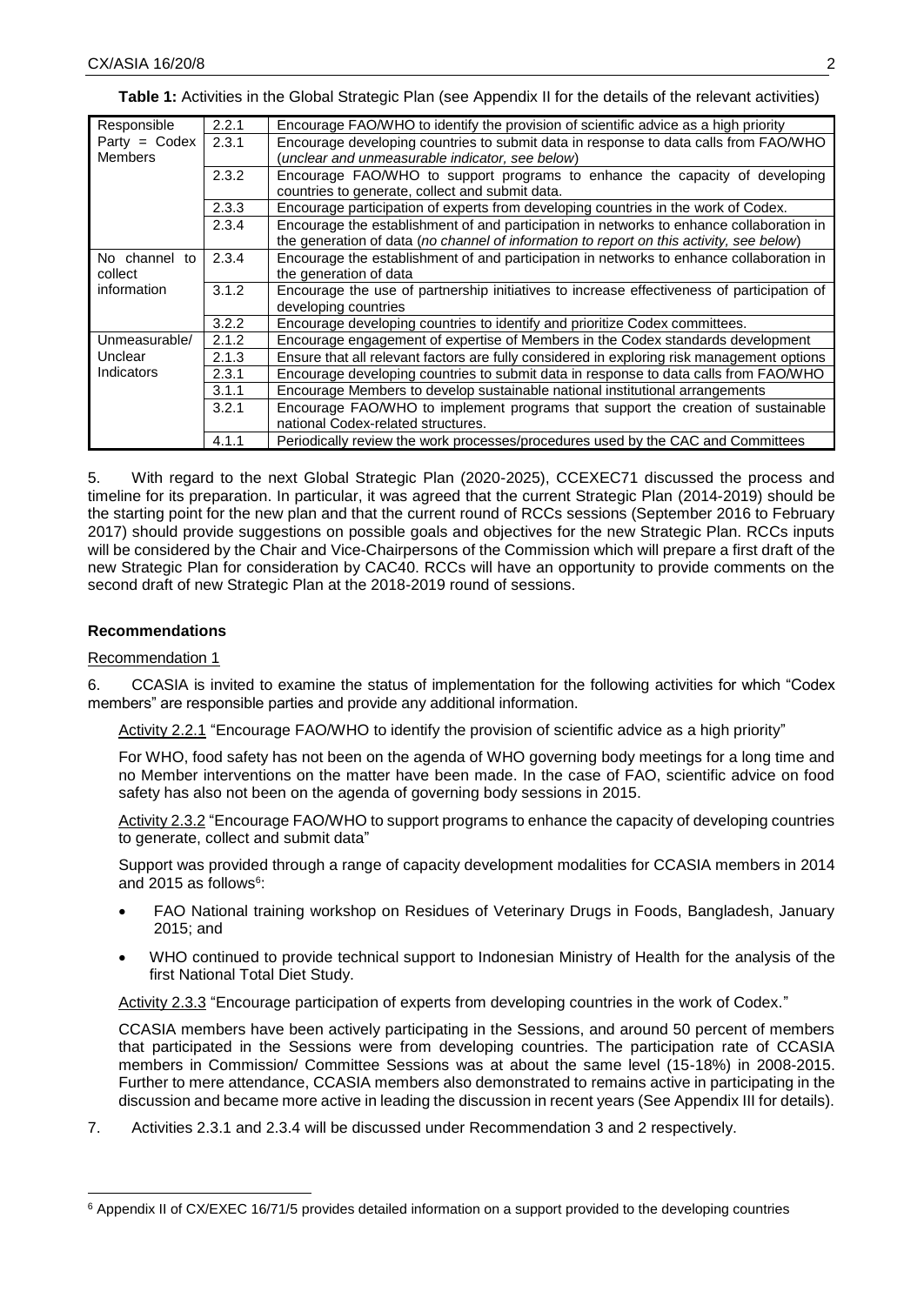## Recommendation 2

8. CCASIA is invited to provide any information as appropriate, on the implementation of the following activities for which the Codex Secretariat is having difficulty finding the information:

- Activity 2.3.4 "Encourage the establishment of and participation in networks to enhance collaboration in the generation of data"
- Activity 3.1.2 "Encourage the use of partnership initiatives to increase effectiveness of participation of developing countries"
- Activity 3.2.2 "Encourage developing countries to identify and prioritize Codex committees"

#### Recommendation 3

9. CCASIA is invited to consider clarifying and modifying the indicators for the following activities to make them measurable and, where relevant, provide information on the activities.

- Activity 2.1.2 Encourage engagement of expertise of Members in the Codex standards development *Indicators*
	-
	- (i) The number of scientists and technical experts as part of Member delegations.
	- (ii) The number of scientists and technical experts providing appropriate input to country positions.
- Activity 2.1.3 Ensure that all relevant factors are fully considered in exploring risk management options

#### *Indicators*

- (i) The number of committee documents identifying all relevant factors guiding risk management recommendations.
- (ii) The number of committee documents clearly reflecting how those relevant factors were considered in the context of standards development.
- Activity 2.3.1 Encourage developing countries to submit data in response to data calls from FAO/WHO

#### *Indicator*

(i) Increase in the number of developing countries responding to calls for data.

The indicators for activity 2.3.1 are under consideration by FAO/WHO, therefore should not be considered at this stage. FAO/WHO need a clearer indicator to figure out how to count the number of submission and also how to incorporate the quality of the data submitted. How to best do this is currently a subject of discussion between FAO and WHO.

Activity 3.1.1 Encourage Members to develop sustainable national institutional arrangements

## *Indicators*

- (i) Baseline the number of Member with permanent national Codex structures developed.
- (ii) Annual reports on the number of Members with permanent national Codex structures reporting an increase in such structures.
- Activity 3.2.1 Encourage FAO/WHO to implement programs that support the creation of sustainable national Codex-related structures.

## *Indicator*

- (i) The number of countries with functioning national Codex structures.
- Activity 4.1.1 Periodically review the work processes/procedures used by the CAC and Committees *Indicator*
	- (i) Reports of reviews of work processes and procedures identifying:
	- The number of impediments to standard setting work identified.
	- The number of processes and procedures updated to address the identified impediments, if necessary.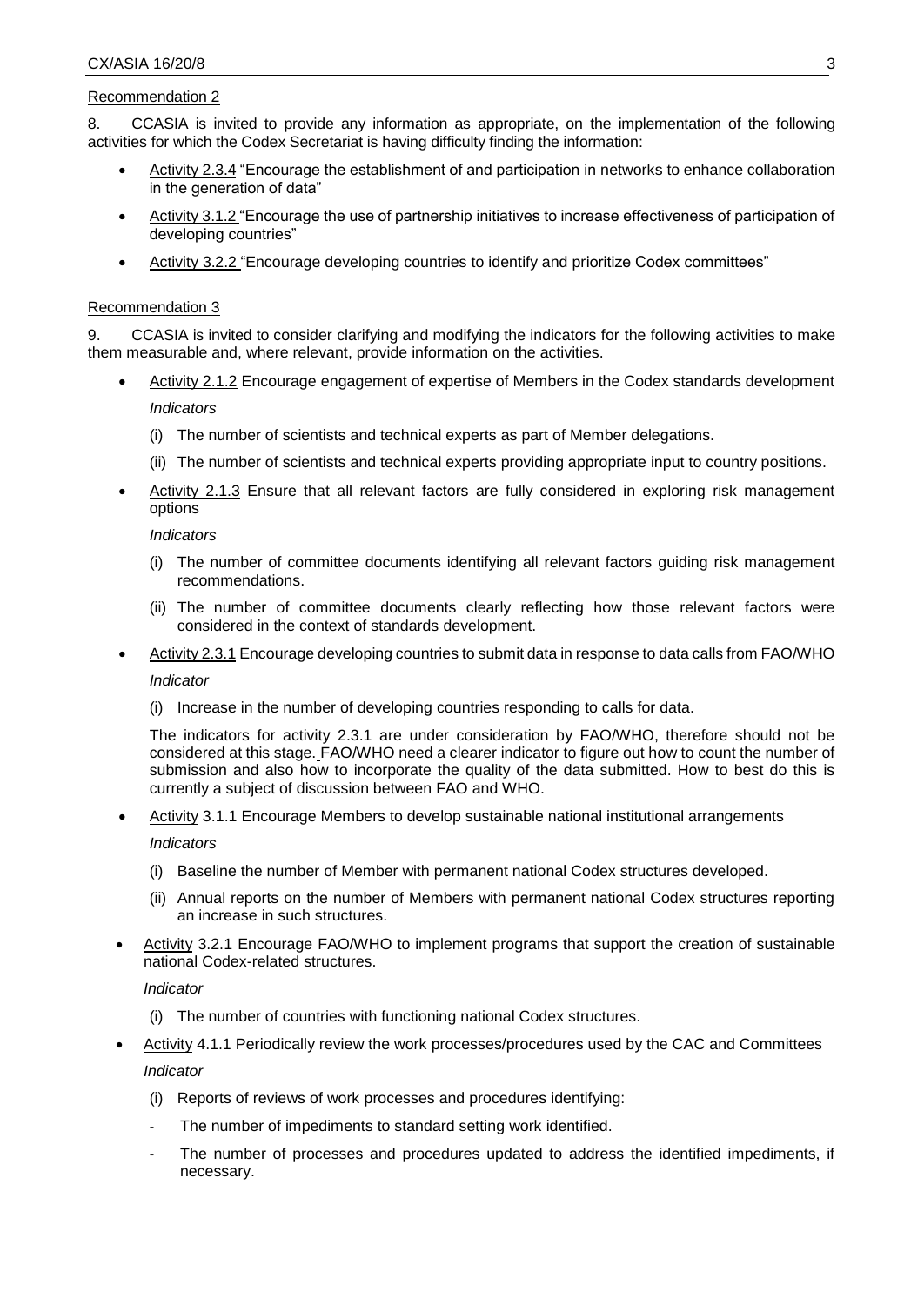## Recommendation 4

10. CCASIA is invited to consider the development of a simple, efficient and sustainable scheme to collect information on the implementation of activities identified in recommendations 1 - 3. The scheme should not pose any unnecessary burden on the members. Options are as follows, but not limited to:

Ask the Coordinator to develop a questionnaire to collect the information on the implementation on the activities identified above: and

- Circulate it before the next Session together with the questionnaire on "Codex Work Relevant to the Region"; or
- Ask the Codex Secretariat to include it on the Uniform Platform.

## Recommendation 5

11. CCASIA is invited to request the Coordinator to report on the status of implementation of relevant activities of the Global Strategic Plan at the next Session of CCASIA.

## Recommendation 6

12. CCASIA is invited to review the goals and objectives of the Global Strategic Plan 2014-2019 and provide suggestions on possible new/revised goals and objectives for consideration by the Chair and Vice-Chairpersons of the Commission who will prepare a first draft of the new Strategic Plan for consideration by CAC40.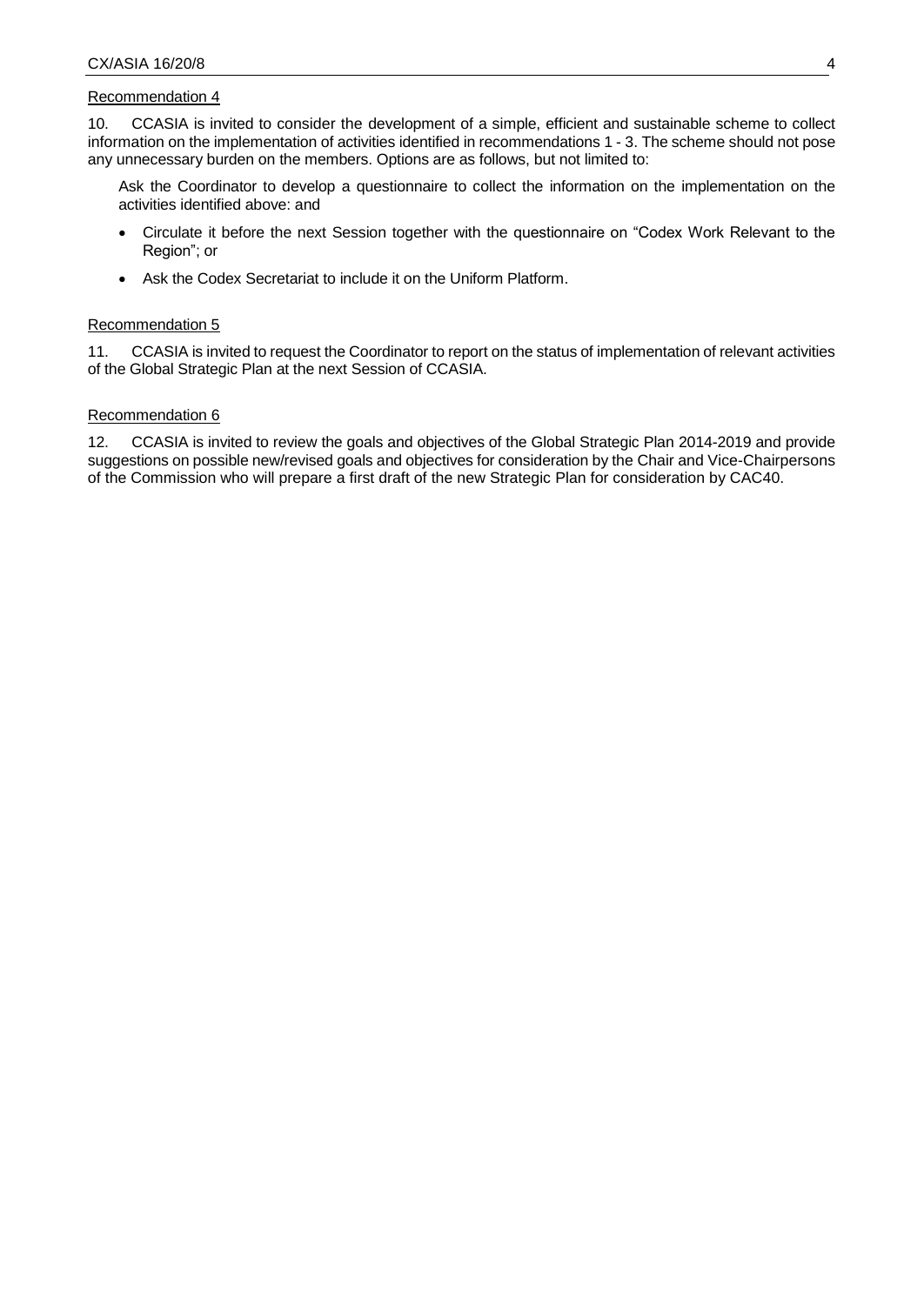# **LIST OF ACTIVITIES OF INTEREST TO CCASIA**

## **INTRODUCTION**

The Committee identified the following activities are important to support the implementation of the global Codex Strategic Plan 2014-2019

## *(1) The objective of the following activities is to achieve the maximum and effective participation of Asian Members in the activities of CAC and its subsidiary bodies and to increase scientific inputs from Asian Members to FAO/WHO expert bodies*

## **Activities**

- 1.1 Promote the understanding of Codex rules including the Procedural Manual among Asian Members.
- 1.2 Strengthen the capacity of Asian Members to submit their comments and appropriate scientific data on relevant issues.
- 1.3 Encourage Asian Members to formulate national positions and participate in relevant sessions of CAC and/or its subsidiary bodies.
- 1.4 Encourage developing Asian Members to apply for funding assistance under the FAO/WHO Project and Fund for Enhancing the Participation of Developing Countries in the Work of Codex and its successor initiative, as well as other sources.

## *(2) The objective of the following activities is to strengthen regional communication and coordination among Asian Members in the activities of CAC and its subsidiary bodies*

#### **Activities**

- 2.1 Maintain and share an up-to-date directory of the Codex Contact Point (CCP) of Asian Members.
- 2.2 Update and maintain a website of CCASIA and encourage its use.
- 2.3 Encourage the exchange and sharing of submitted comments and relevant data among Asian Members.
- 2.4 Organize informal meetings of CCASIA members at the margin of the meeting of CAC and its subsidiary bodies to develop common position, where possible.
- 2.5 Cooperate to gather data/information and make proposal at the sessions of CAC and/or subsidiary bodies on issues of common concerns or interests.

## *(3) The objective of the following activities is to promote the development and/or review of Codex standards and related texts taking into account regional situations and needs*

#### **Activities**

- 3.1 Conduct surveys or exchange views with relevant stakeholders in Member countries to capture interests and needs for the development and/or review of Codex standards and related texts.
- 3.2 Identify specific food products and area of interest of the region that require standards and related texts to be developed and/or reviewed.
- 3.3 Make proposals at the sessions of CAC and/or its subsidiary bodies to reflect interest of the Asian region.

## *(4) The objective of the following activities is to promote the use of Codex standards and related texts as bases for national legislation by Asian Members*

## **Activities**

- 4.1 Inform and share the results of meetings of CAC and its subsidiary bodies to relevant stakeholders in Member countries.
- 4.2 Train technical personnel and policymakers responsible for the elaboration of food policies including regulations on the significance of and need to consider Codex standards and related texts.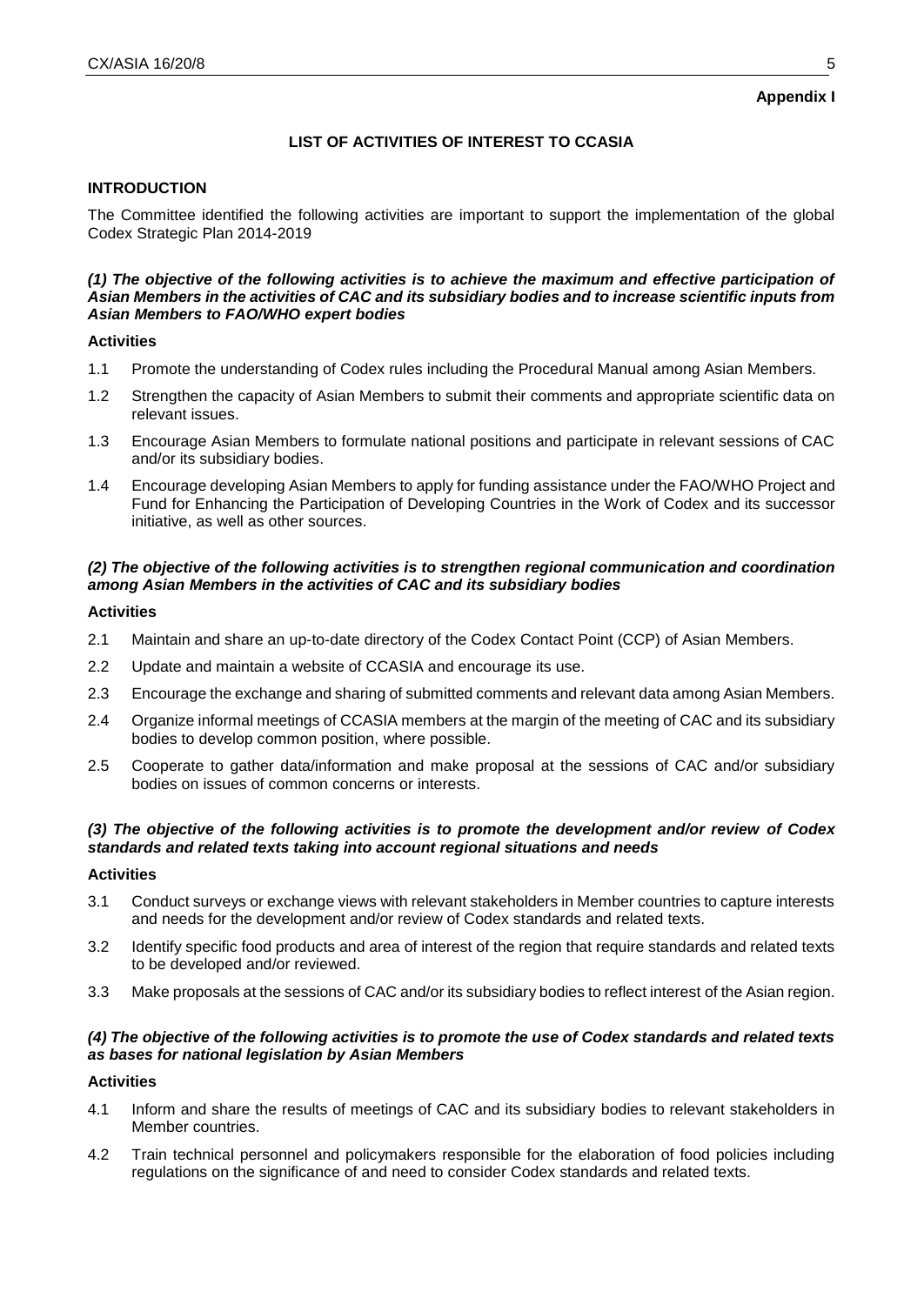- 4.3 Increase awareness of the Codex standards and related texts among relevant stakeholders in Member countries including consumers, industries and academia.
- 4.4 Identify the capacity building needs of Asian Members to harmonize their national policies including regulations with Codex standards and related texts.

## *(5) The objective of the following activities is to develop and strengthen capacities and functions of CCP and/or National Codex Committee (NCC)*

## **Activities**

- 5.1 Identify the capacity building needs of Asian Members to establish and/or strengthen CCP and/or NCC.
- 5.2 Conduct or participate in workshops and/or mentoring and training program to strengthen CCP and/or NCC.

## *(6) The objective of the following activities is to strengthen food control capacities and framework of Asian Members*

## **Activities**

- 6.1 Identify the capacity building needs of Asian Members to improve scientific and technical capacities related to food control including those relating to laboratories and inspections.
- 6.2 Conduct or participate in workshops and/or training courses to improve scientific and technical capacity including personnel exchanges.
- 6.3 Update and maintain a list of experts and institutions available in the region which can provide the required scientific and technical expertise.
- 6.4 Facilitate the development and/or review of national food control regulatory system including organizations, laws and regulations.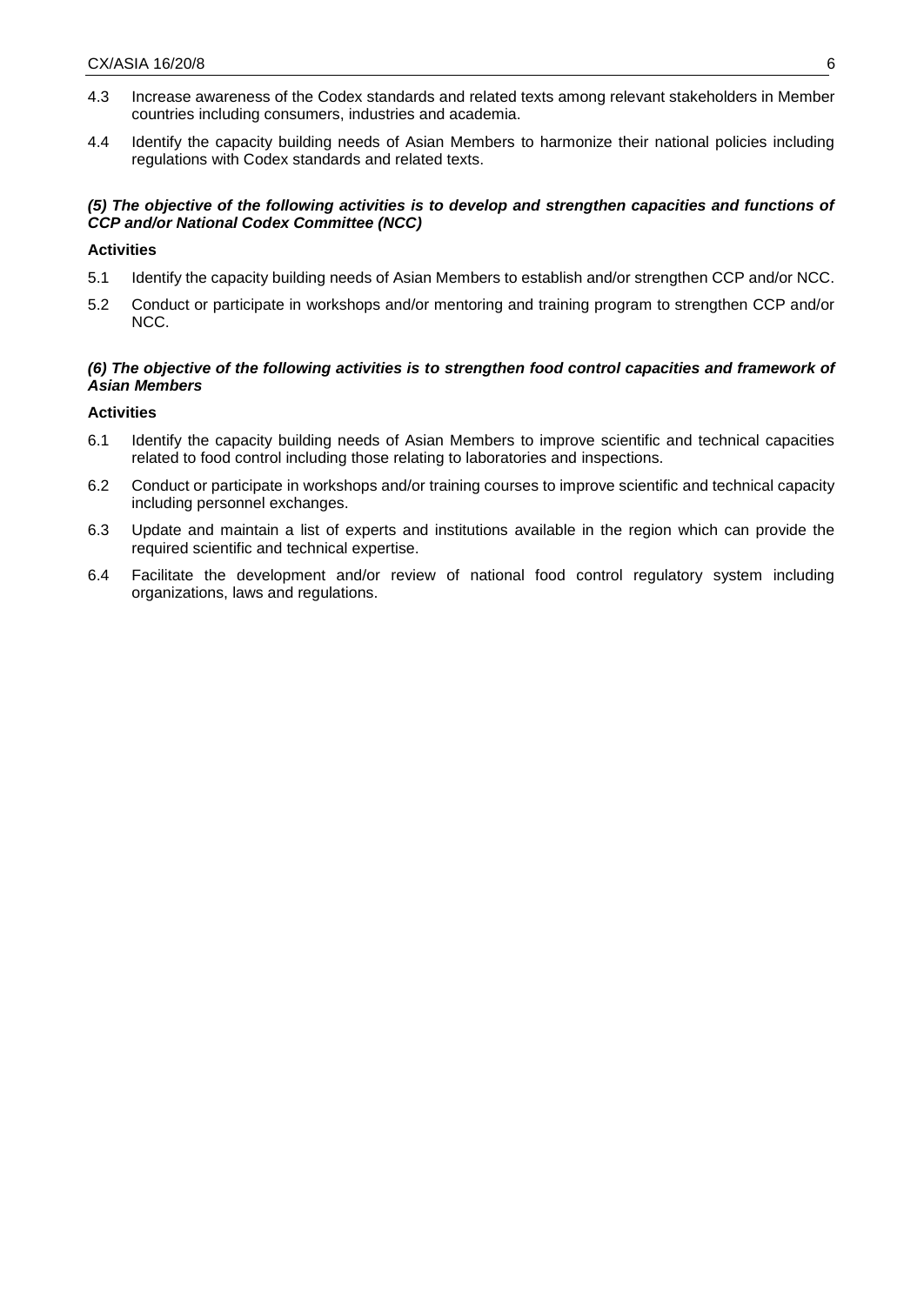## **Appendix II**

# **ACTIVITIES WHICH MAYBE RELEVANT TO THE ASIAN REGION**

## **1. Activities which responsible parties are identified as "Codex members"**

|       | Activity                                                                                                                                                                           | <b>Expected Outcome</b>                                                                                                  | Measurable Indicators/Outputs                                                                                                                         |
|-------|------------------------------------------------------------------------------------------------------------------------------------------------------------------------------------|--------------------------------------------------------------------------------------------------------------------------|-------------------------------------------------------------------------------------------------------------------------------------------------------|
| 2.2.1 | Encourage FAO and WHO governing bodies to identify the<br>provision of scientific advice as a high priority and allocate<br>sufficient resources for the FAO/WHO expert advice, in | FAO and WHO expert advice to Codex is<br>supported in a more sustainable manner.                                         | 1. Increase in # of Members making interventions at the FAO<br>and WHO governing bodies in support of sustainable<br>funding for scientific advice.   |
|       | particular from FAO/WHO expert bodies such as JECFA,<br>JEMRA, JMPR and JEMNU                                                                                                      |                                                                                                                          | 2. Adequate financial resources allocated to the provision of<br>scientific advice by FAO/WHO.                                                        |
| 2.3.1 | See 3.                                                                                                                                                                             |                                                                                                                          |                                                                                                                                                       |
| 2.3.2 | Encourage FAO and WHO to support programs aimed at<br>enhancing the capacity of developing countries to generate,<br>collect and submit data.                                      | Risk assessments and scientific advice take<br>into account increased suitable data<br>provided by developing countries. | # of new or on-going initiatives aimed to support data<br>collection in developing countries.                                                         |
| 2.3.3 | Encourage sustained and continuous participation of<br>technical and scientific experts from developing countries in<br>the work of Codex.                                         | Developing countries playing an<br>increasingly effective role in Codex standard<br>setting process.                     | Increase in # of subject matter and food safety risk<br>analysis experts from developing countries contributing to<br>Codex standard setting process. |
|       |                                                                                                                                                                                    |                                                                                                                          | 2. Increase in # of developing countries providing scientific<br>and technical experts to Codex committees.                                           |
| 2.3.4 | See 2.                                                                                                                                                                             |                                                                                                                          |                                                                                                                                                       |

## **2. Activities which the Codex Secretariat cannot collect information due to lack of appropriate communication channel**

| Activity |                                                                                                                                                                                       | Responsible Party | <b>Expected Outcome</b>                                                     | Measurable Indicators/Outputs                                                                                                |  |
|----------|---------------------------------------------------------------------------------------------------------------------------------------------------------------------------------------|-------------------|-----------------------------------------------------------------------------|------------------------------------------------------------------------------------------------------------------------------|--|
| 2.3.4    | Encourage the establishment of and                                                                                                                                                    | Codex Members     | Enhanced generation and submission of                                       | 1. # of networks developed.                                                                                                  |  |
|          | participation in networks of Members to<br>enhance collaboration in the generation of                                                                                                 |                   | data from developing countries as a<br>result of participation in networks. | 2.# of countries joining a network.                                                                                          |  |
|          | data that can be submitted for review by<br>expert committees.                                                                                                                        |                   |                                                                             | 3.# of times input received from developing country by<br>expert committees, as a result from participation in a<br>network. |  |
| 3.1.2    | Encourage the use of partnership<br>initiatives to increase effectiveness of                                                                                                          | CAC.              | Increased number of co-hosting<br>arrangements for committees and           | 2.# of developing countries identifying their willingness to co-<br>host Codex meetings                                      |  |
|          | participation of developing countries, such<br>as co-hosting of committees and working<br>groups, including the development of<br>guidance documents, building on lessons<br>learned. |                   | working groups.                                                             | 5.# of initiatives implemented using the guidance document<br>developed.                                                     |  |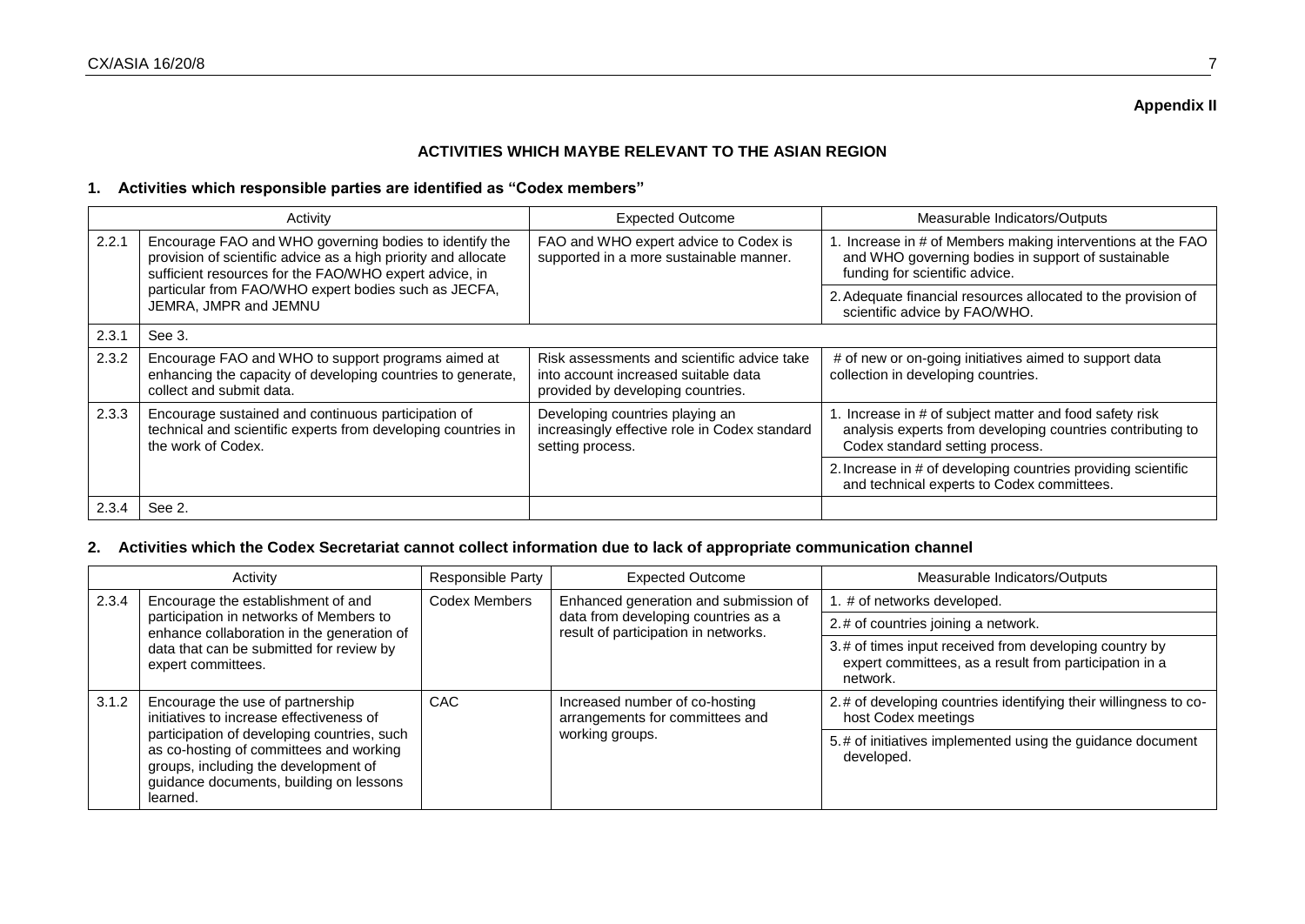| $3.2.2$ | Encourage developing countries to identify  <br>and prioritize Codex committees and task<br>forces of significance to them. | CAC | Increased participation by developing<br>countries in Codex committees of most<br>relevance to them. | # of developing countries that have identified and are actively<br>I participating in their priority committees. |
|---------|-----------------------------------------------------------------------------------------------------------------------------|-----|------------------------------------------------------------------------------------------------------|------------------------------------------------------------------------------------------------------------------|
|---------|-----------------------------------------------------------------------------------------------------------------------------|-----|------------------------------------------------------------------------------------------------------|------------------------------------------------------------------------------------------------------------------|

## **3. Activities which indicators are considered unclear/unmeasurable**

|       | Activity                                                                                                                                                                            | Responsible Party     | <b>Expected Outcome</b>                                                            | Measurable Indicators/Outputs                                                                                                           |
|-------|-------------------------------------------------------------------------------------------------------------------------------------------------------------------------------------|-----------------------|------------------------------------------------------------------------------------|-----------------------------------------------------------------------------------------------------------------------------------------|
| 2.1.2 | Encourage engagement of scientific and<br>technical expertise of Members and their                                                                                                  | <b>All Committees</b> | Increase in scientific and technical<br>experts at the national level contributing | 1. # of scientists and technical experts as part of Member<br>delegations.                                                              |
|       | representatives in the development of<br>Codex standards.                                                                                                                           |                       | to the development of Codex standards.                                             | 2.# of scientists and technical experts providing appropriate<br>input to country positions.                                            |
| 2.1.3 | Ensure that all relevant factors are fully<br>considered in exploring risk management                                                                                               | All Committees        | Enhanced identification, and<br>documentation of all relevant factors              | 1. # of committee documents identifying all relevant factors<br>guiding risk management recommendations.                                |
|       | options in the context of Codex standard<br>development.                                                                                                                            |                       | considered by committees during the<br>development of Codex standards.             | 2.# of committee documents clearly reflecting how those<br>relevant factors were considered in the context of<br>standards development. |
| 2.3.1 | Encourage developing countries to submit<br>data in response to calls from FAO/WHO<br>expert bodies, through enhanced food<br>safety and nutrition data generation<br>capabilities. | <b>Codex Members</b>  | Codex standards are increasingly more<br>representative of a global environment.   | Increase in # of developing countries responding to calls for<br>data.                                                                  |
| 3.1.1 | Encourage Members to develop<br>sustainable national institutional                                                                                                                  | CAC                   | Increased and strengthened sustainable<br>national Codex structures.               | Baseline # of Member with permanent national Codex<br>structures developed.                                                             |
|       | arrangements to promote effective<br>contribution to the Codex standard setting<br>processes.                                                                                       |                       |                                                                                    | 2. Annual reports on the # of Members with permanent<br>national Codex structures reporting an increase in such<br>structures.          |
| 3.2.1 | Encourage FAO and WHO to implement<br>capacity development programs that                                                                                                            | CAC                   | Enhanced level of capacity development<br>initiatives undertaken by FAO and WHO    | .# of capacity development programs conducted by<br>FAO/WHO to strengthen national Codex structures.                                    |
|       | support the creation of sustainable<br>national Codex-related structures.                                                                                                           |                       | to support the creation of sustainable<br>national Codex structures.               | 2.# of countries with functioning national Codex structures.                                                                            |
| 4.1.1 | Periodically review the work processes<br>and procedures used by the CAC and its                                                                                                    | All Committees        | Effective and efficient Codex standard-<br>setting bodies.                         | Reports of reviews of work processes and procedures<br>identifying:                                                                     |
|       | subsidiary bodies to ensure impediments<br>to standard-setting work are identified and                                                                                              |                       |                                                                                    | - # of impediments to standard-setting work identified.                                                                                 |
|       | addressed, if necessary.                                                                                                                                                            |                       |                                                                                    | - # of processes and procedures updated to address the<br>identified impediments, if necessary.                                         |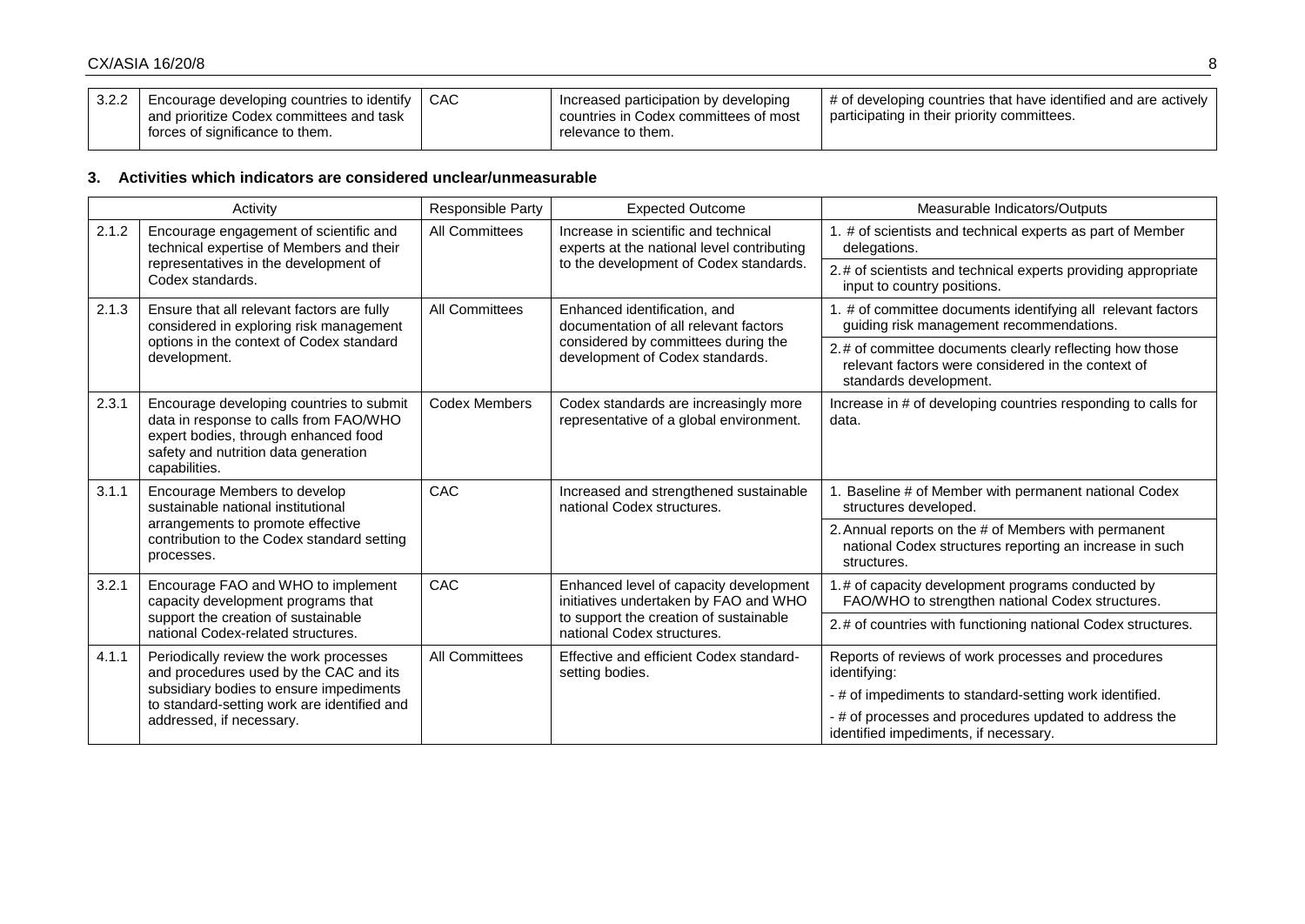## **Appendix III**

## **STATUS OF IMPLEMENTATION ON ACTIVITY 2.3.3 ENCOURAGE SUSTAINED AND CONTINUOUS PARTICIPATION OF TECHNICAL AND SCIENTIFIC EXPERTS FROM DEVELOPING COUNTRIES IN THE WORK OF CODEX**

#### **INTRODUCTION**

-

1. Followings are an analysis on how developing countries from Asian Region playing an increasingly effective role in Codex standard setting process. This report does not include participation to the CCEXEC and RCCs as these Committees limit the participation to certain countries.

2. As of June 2016, following 14 CCASIA members (61% of total 23 CCASIA members) fall under the category of Developing Country<sup>7</sup>.

Afghanistan, Bangladesh, Bhutan, Cambodia, India, Indonesia, Democratic People's Republic of Korea, Lao People's Democratic Republic, Myanmar, Nepal, Pakistan, Philippines, Sri Lanka, Vietnam

## **PARTICIPATION TO THE SESSIONS**

3. In 2015 (January to December), all CCASIA members, except for one (i.e. Brunei Darussalam), participated in one or more Sessions of CAC/ Committees. This includes all developing countries. Five CCASIA members had full participation in CAC and Committees.



Figure 1: Number of sessions CCASIA members participated in 2015

4. As of June 2016, Codex has 188 Codex members. Out of 188 members, 23 members are the CCASIA members, which occupy 12 % of total membership. Considering that participation rate of CCASIA members<sup>8</sup> for the all Sessions held in 2015 were above 12%, except for CCRVDF22 (i.e. 11%), in the most of the Sessions, there was active participation of CCASIA members to represent the opinion of the Asian region.

5. Average percentage of developing countries in total CCASIA members participated in the Session was 46%. Around half of the members participated from Asian Region was developing countries.

<sup>7</sup> Developing Countries: Low-income economies and Lower-middle-income economies under classification provided by World Bank for each fiscal year [\(http://data.worldbank.org/about/country-and-lending-groups\)](http://data.worldbank.org/about/country-and-lending-groups). This classification has been revised every year in July.

<sup>&</sup>lt;sup>8</sup> Please note this is a number of member (country), not participant (person). Hereinafter the same.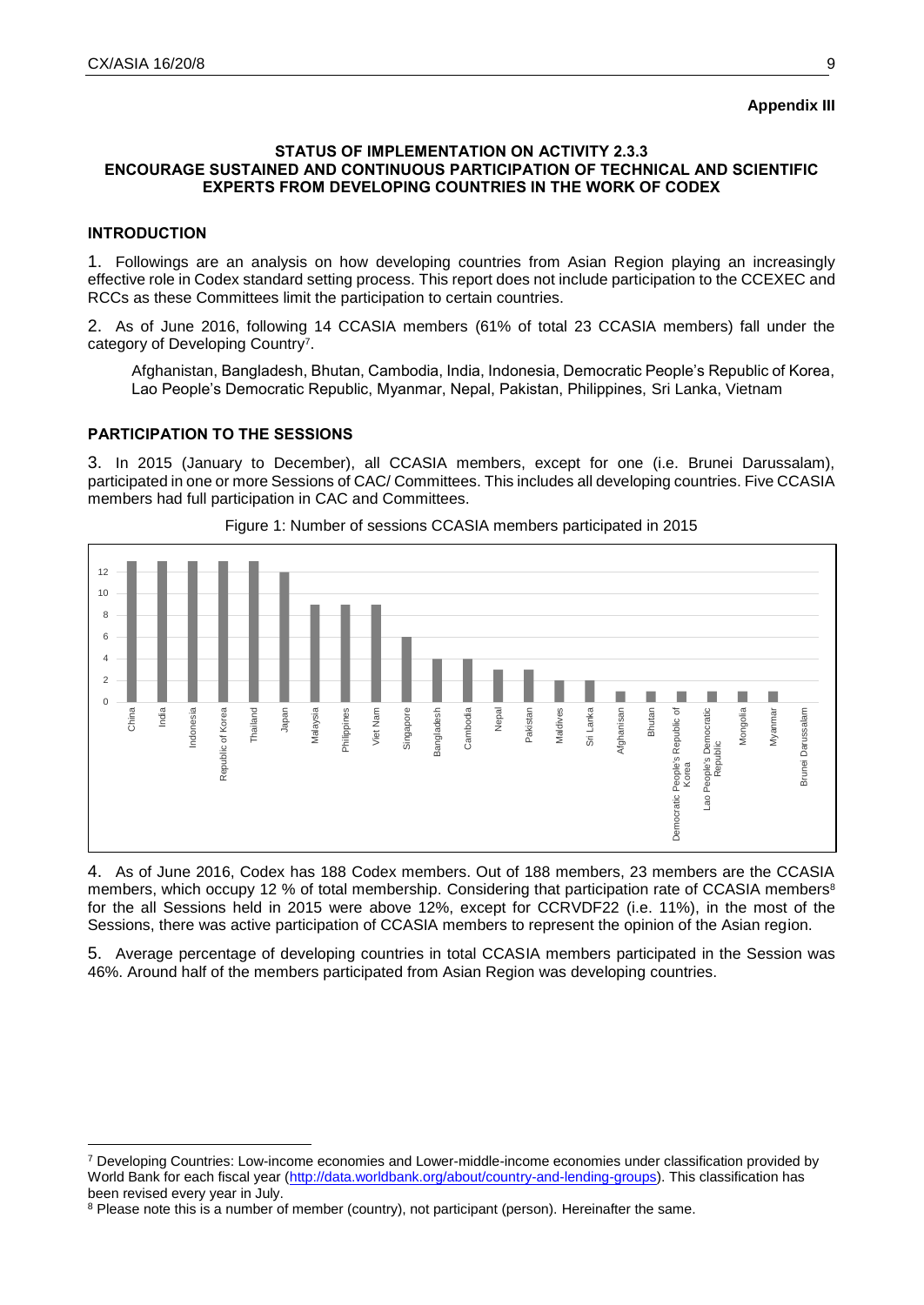1



Figure 2: Number of total and CCASIA members participated in the Sessions in 2015

Percentage 1 = CCASIA members participated in the Session / Total number of members participated in the Session.



Figure 3: Number of CCASIA and CCASIA developing country members participated in the Sessions in 2015

Percentage 2 = CCASIA members from Developing Countries participated in the Session / CCASIA members participated in the Session

6. Total number of members participated to the Sessions held in 2015 was 798<sup>9</sup>, 17% of them (i.e. 134) were from Asian Region. Participation rate of CCASIA members in total members participated in CAC /Committees generally continue to be flat (Percentage 1) for 2008-2015. However, considering that the percentage hovers at a relatively high level (15-18%), it can be said that CCASIA members have been actively participating in the Codex Activities for more than 8 years.

7. On the other hand, percentage of developing countries in CCASIA members decreased in 2011 (Percentage 2). This is because until 2010, countries actively participating in Codex activities, such as China and Thailand were counted as developing countries.

<sup>9</sup> 789 was obtained by simply additing up number of members participated in each Session of CAC/Committee held in 2015 with exception of RCCs and EXEC.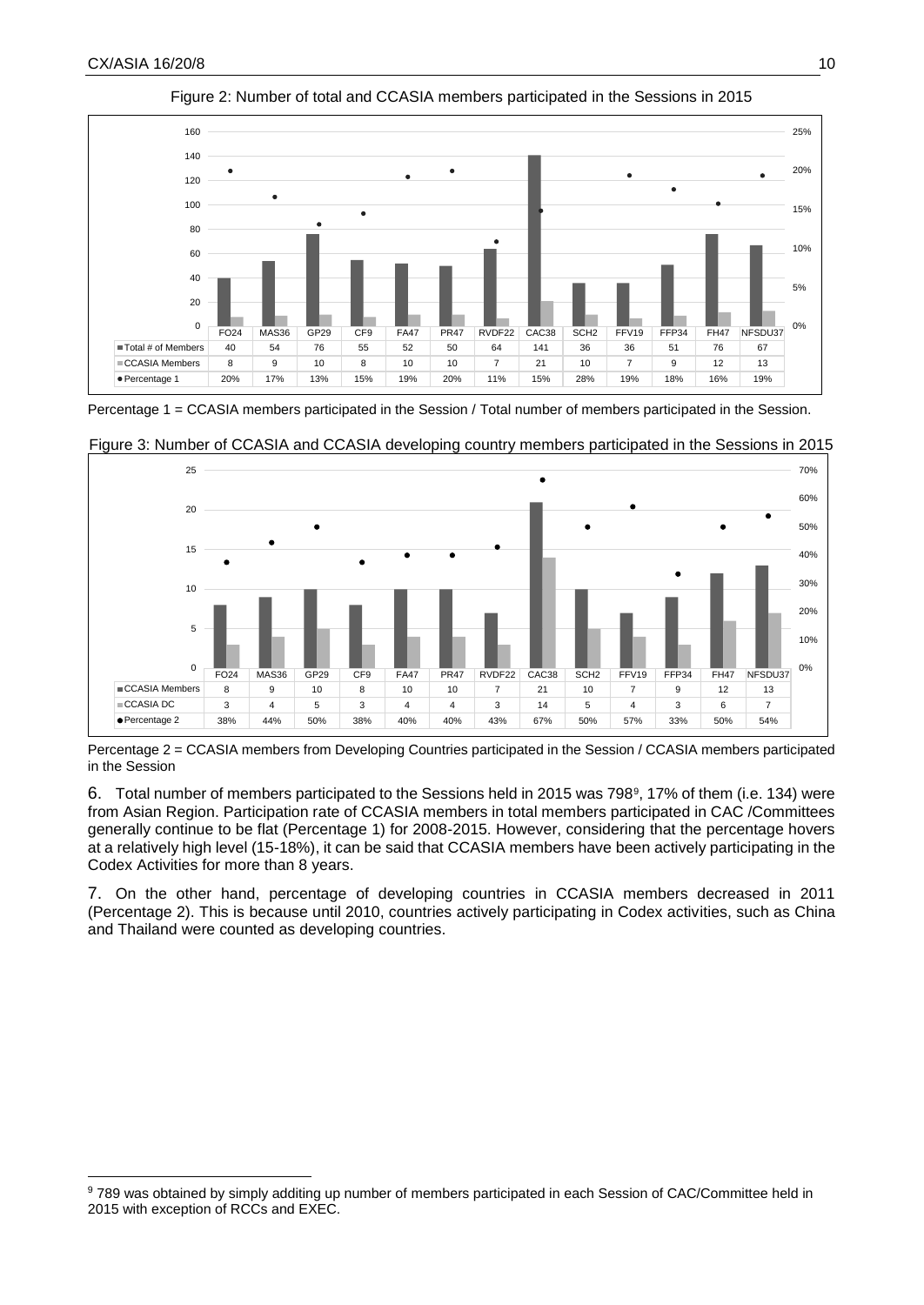

Figure 4: Number of total and CCASIA members participated in the Sessions in 2008-2015

Percentage 1 = CCASIA members participated in the Session / Total number of members participated in the Session.



Figure 5: Number of CCASIA and CCASIA developing countries participated in the Sessions in 2008-2015

Percentage 2 = CCASIA members from Developing Countries participated in the Session / CCASIA members participated in the Session

## **PARTICIPATION TO THE DISCUSSION**

-

Comment Submitted to Commission/ Committees<sup>10</sup>

8. Number of the comments<sup>11</sup> submitted by CCASIA members and also developing countries from the Asian region remains around the same for 2012-2015.

|               | 2015 | 2014 | 2013 | 2012 |                                       | 2015 | 2014 | 2013 | 2012 |
|---------------|------|------|------|------|---------------------------------------|------|------|------|------|
| Total         | 3194 | 3004 | 2873 | 3097 | <b>CCASIA</b>                         | 315  | 297  | 262  | 326  |
| <b>CCASIA</b> | 315  | 297  | 262  | 326  | <b>CCASIA Developing</b><br>Countries |      | 148  | 118  | 148  |
| Percentage    | 10%  | 10%  | 9%   | 11%  | Percentage                            | 51%  | 50%  | 45%  | 45%  |

Table 1 Number of Comments submitted by Member

<sup>10</sup> Comments submitted by European Union was counted as comments from 28 countries. Therefore both Table 1 and Table 2, figure was calculated as follows: Total number – (EU+EU member states) + (EU\*28)

<sup>11</sup> Comments was counted by each Agenda Item. For example, one country submitted comments for five Agenda Items, it was counted as five comments.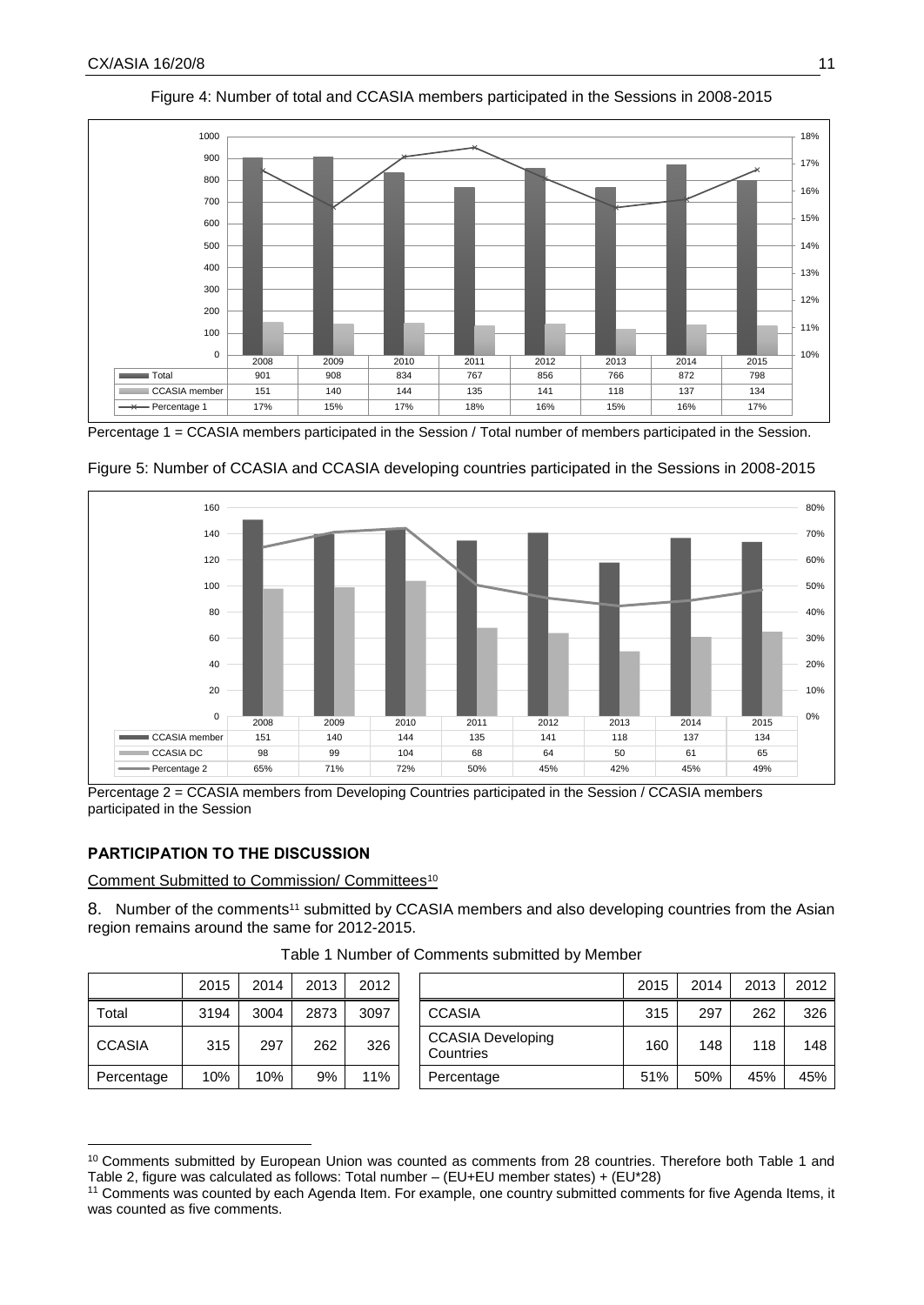9. Number of CCASIA members<sup>12</sup> submitted comments remains around the same for 2012-2015. The same apply for the developing countries from the Asian region.

|               | 2015 | 2014 | 2013 | 2012 |                                       |
|---------------|------|------|------|------|---------------------------------------|
| Total         | 100  | 68   | 82   | 73   | <b>CCASIA</b>                         |
| <b>CCASIA</b> | 12   | 11   | 10   | 10   | <b>CCASIA Developing</b><br>Countries |
| Percentage    | 12%  | 16%  | 12%  | 14%  | Percentage                            |

| Table 2 number of countries submitted comments |  |  |
|------------------------------------------------|--|--|
|                                                |  |  |

|               | 2015 | 2014 | 2013 | 2012 |                                       | 2015 | 2014 | 2013 | 2012 |
|---------------|------|------|------|------|---------------------------------------|------|------|------|------|
| Total         | 100  | 68   | 82   | 73   | <b>CCASIA</b>                         | 12   | 11   | 10   | 10   |
| <b>CCASIA</b> | 12   | 11   | 10   | 10   | <b>CCASIA Developing</b><br>Countries | 6    | 5    | 5    | 5    |
| Percentage    | 12%  | 16%  | 12%  | 14%  | Percentage                            | 50%  | 45%  | 50%  | 50%  |

## **LEADING THE DISCUSSION**

#### Chair of the Committee

10. As of July 2016, there are 19 Active Subsidiary Bodies (excluding RCCs), five out of 19 are under the chairman ship of CCASIA members (CCFO/ CCFA/ CCPR/ CCSCH/ TFAMR).

11. Until July 2016, eight CCASIA members (China, India, Indonesia, Japan, Malaysia, Philippines, Republic of Korea, Thailand) hosted or co-hosted the Sessions of Codex Subsidiary Bodies. Three out of eight host/cohost countries are developing countries.

## Table 3 Countries hosted Session for Codex Committees

| Name of the Country       | Number of hosted/co-hosted<br>Sessions |
|---------------------------|----------------------------------------|
| China                     | 23                                     |
| Japan                     |                                        |
| India, Malaysia, Thailand | b                                      |
| Republic of Korea         |                                        |
| Indonesia                 |                                        |
| Philippines               |                                        |

#### Chair/ Co-chair of the Physical Working Group

12. In 2014, total 7 PWGs were held and two were hosted/co-hosted by CCASIA members. In 2015, total 14 PWGs were held and three out of 14 were hosted/ co-hosted by CCASIA members.

## Lead/Co-lead of the Electronic Working Group

CCASIA members became active in leading/co-leading EWGs in the recent years. Percentage of EWGs lead/co-lead by CCASIA members increased 10% compared to 2010 (see Table 4). In general more and more members are involved in leading/co-leading EWGs in years 2010-2015, and for CCASIA, also some members are tend to lead/co-lead EWGs more than before (see Table 6).

#### Table 4 EWGs led/ co-led by CCASIA members

-

|                                                 | 2010 | 2011 | 2012 | 2013 | 2014 | 2015 |
|-------------------------------------------------|------|------|------|------|------|------|
| (1) Total number of EWGs established            | 50   | 52   | 59   | 47   | 59   | 51   |
| (2) Number of EWGs led/co-led by CCASIA members |      | 5    | 16   | 10   | 16   | 12   |
| (3) Percentage                                  | 14%  | 10%  | 27%  | 21%  | 27%  | 24%  |

<sup>&</sup>lt;sup>12</sup> Members are only counted once per year. For example, in case country A submitted comments for multiple agenda items and also to multiple Committees in year 2015, it will only be counted once. Therefore total number will not exceed 188, also 23 for CCASIA members.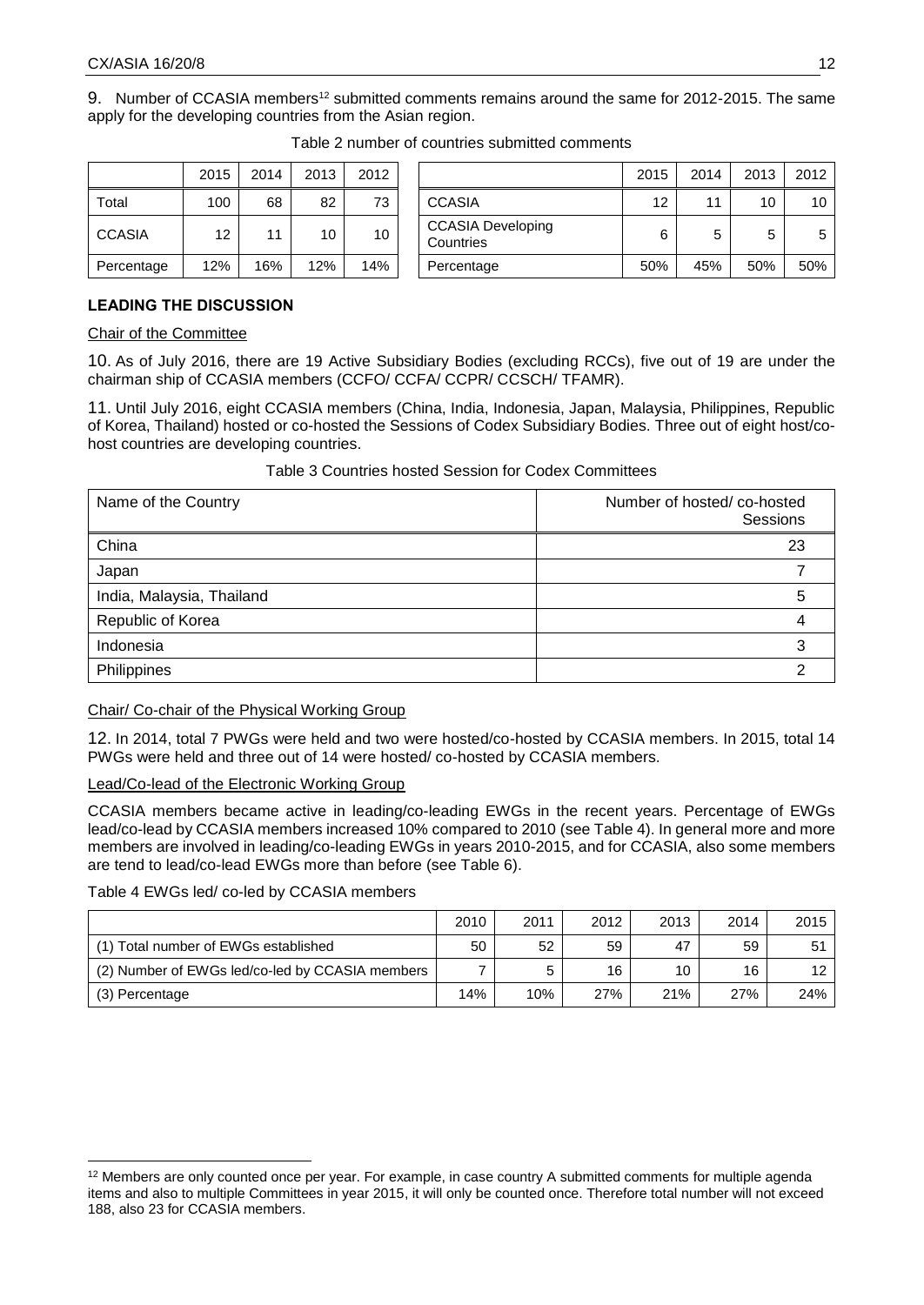General Subject **Commodity**  (1) Total # (see above)  $\begin{vmatrix} 45 & 38 & 45 & 41 & 43 & 34 & 5 & 14 & 14 & 6 & 16 & 17 \end{vmatrix}$ (2) # of EWGs (see<br>above) above)  $7 | 4 | 10 | 9 | 9 | 8 | 0 | 1 | 6 | 1 | 7 | 4$ (3) Percentage 16% 11% 22% 22% 21% 24% 0% 7% 43% 17% 44% 24%

Table 5 EWGs led/ co-led by CCASIA members (General Subject Committees and Commodity Committees)